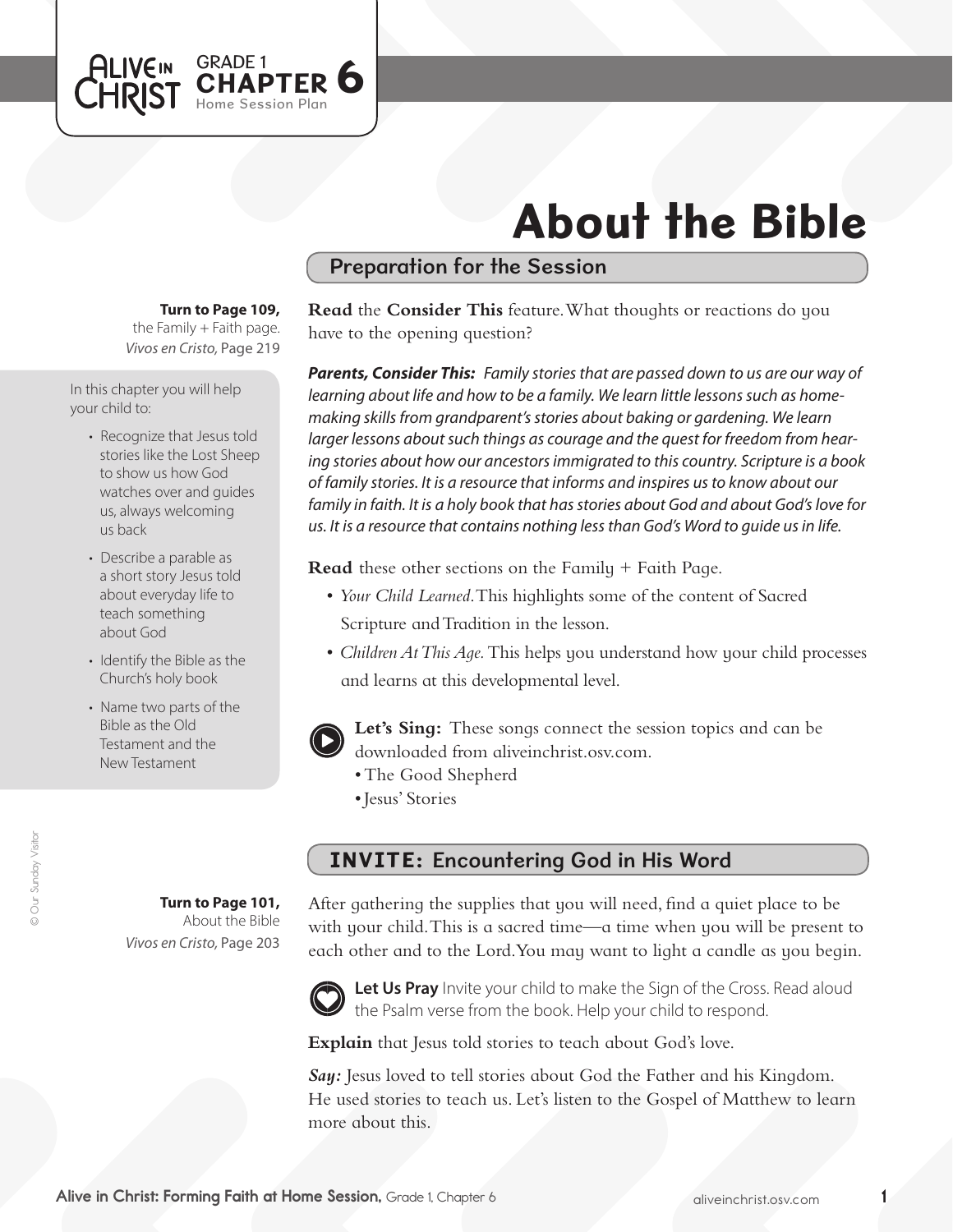**Guide** your child through the Preparing for God's Word Ritual you learned in the Introduction Session or play Track 1 of the Songs of Scripture CD.

- Proclaim God's Word in the Parchment Paper box on the page.
- Maintain several moments of silence.
- Ask: What did you hear God say to you today?

**Invite** your child to respond and also share what you heard.

*Say:* The stories of Jesus help us to learn how to follow him.Your life tells a story about another person who follows Jesus—you.

Now, look at the *What Do You Wonder?* box.

**Invite** your child to respond to the questions. Prompt what else they might wonder about Jesus and the stories he told.

#### DISCOVER: Learning God's Truth

**Read** aloud the paragraph.

**Tell** your child that Jesus used stories about everyday life to teach lessons about God and his love for people.



**Proclaim** the Scripture story. Have your child recall a time when he or she lost something and how it felt when the lost item was found.



**Do** the gold-star activity.

*Parents, Consider This: The work of a shepherd involves watchfulness, caring, and courage. In the Old Testament, the image of the shepherd defending his flock was used as a symbol both for God and for Israel's king. Jesus called himself the Good Shepherd, ready to lay down his life for his sheep. The Church refers to herself as God's flock. There is much in the role of the shepherd that a mother or father can identify with in the way parents care for their family. The stories of Scripture can inspire us in our roles of protector and caretaker of our family.*

Ask your child what lesson Jesus is teaching about God's love in the story of the Lost Sheep. (Everyone is important to God. God wants us to come back to him even if we get lost.)

**Read** the section, "Our Shepherd" to your child.

**Tell** your child that God's love is great and he is happy when people come back to him.

**Turn to Page 102,** We Learn from Stories *Vivos en Cristo,* Page 205

> **Turn to Page 103,**  Our Shepherd

*Vivos en Cristo,* Page 207

© Our Sunday Visitor

© Our Sunday Visitor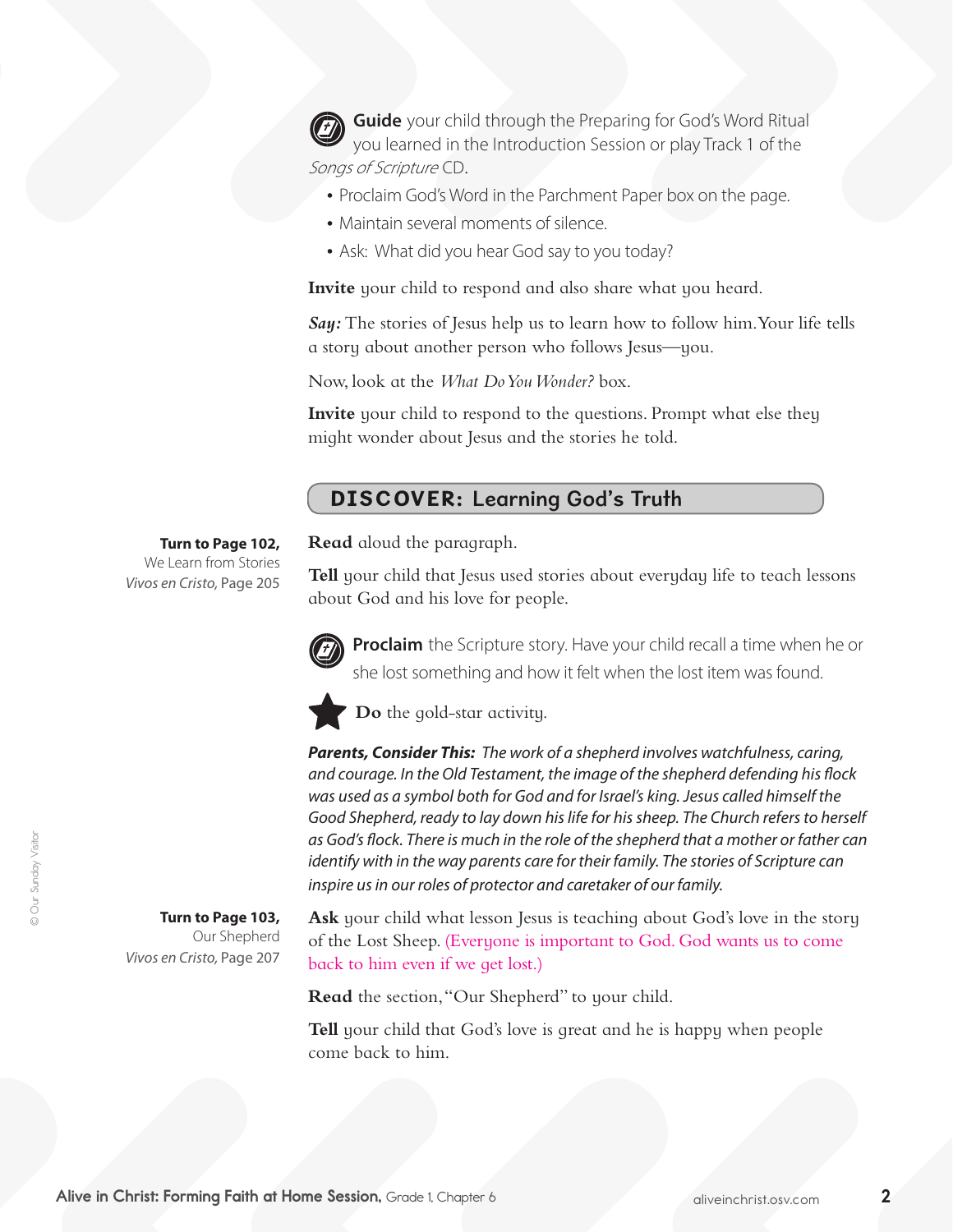**Do** the Share Your Faith activity. Then discuss the second part of the activity with your child.

*Parents, Consider This: Forgiveness is a learned process. While teaching responsibility and accountability, Scripture also reminds us to temper that with understanding and forgiveness. As we experience this balance of responsibility and understanding in family life, we are better prepared to live as a Christian outside of our home.*

#### **Turn to Page 104,**

Stories about God *Vivos en Cristo,* Page 209

**Tell** your child that a parable is a short story that teaches us something. Jesus told parable stories about everyday life to teach others about God.

**Read** aloud both paragraphs. Explain that the story that Jesus told about the lost sheep is an example of a parable.



**Proclaim** the Scripture. Explain that Jesus is the shepherd in the stained glass window and that when Jesus says,"I will lay down my life for the sheep," he means he will do anything for us.

**Turn to Page 105,** The Holy Book *Vivos en Cristo,* Page 211

**Read** aloud all three paragraphs.

**Point** out the Catholic Faith Word box and have your child read the definitions of **Old Testament** and **New Testament**. Explain that these are what we call the two main parts of the Bible.

**Show** your child a Bible. Tell your child that the Bible contains many smaller books. Explain that the Bible is different from every other book in the world. It is the Church's holy book. Have your child hold the Bible. Show your child some of the different books of the Bible and what they are called.

*Say:* God speaks to us through the words in the Bible.



**Have** your child complete the Connect Your Faith activity.

*Parents, Consider This: The Old Testament used by Catholics contains forty-six books consisting of many literary forms. There are stories, legends, poems, proverbs, laws, and histories. The New Testament contains twenty-seven books, including the four Gospels, which recount the public life of Jesus. When reading the Bible to your child, point out that passage's literary form, such as, this is a poem or this is a historical book.*